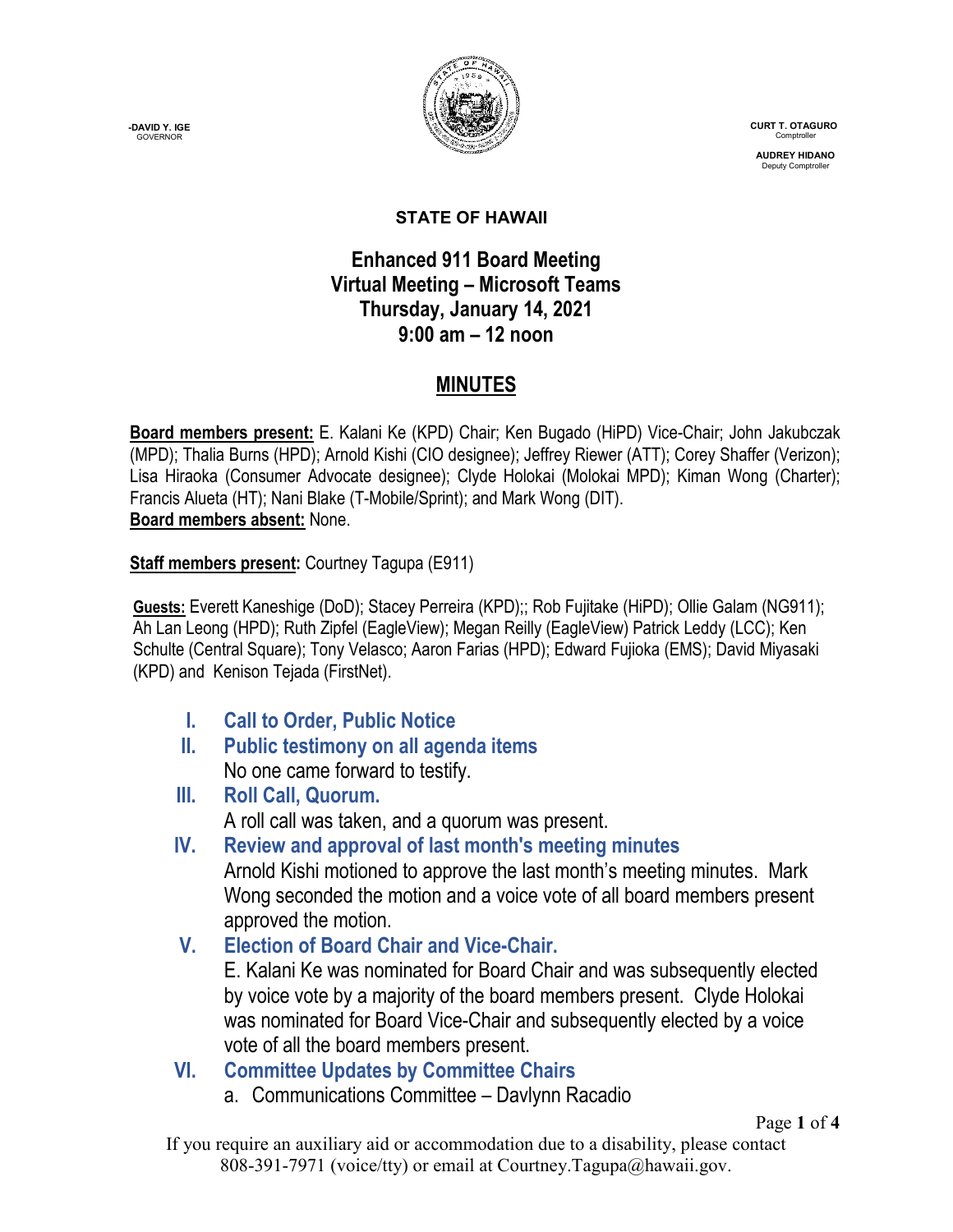- b. Technical Committee Thalia Burns
	- i. Educational Investigative Committee update Jeffrey Riewer There was nothing further to report.
	- ii. ICTE Investigative Committee- Everett Kaneshige There was nothing further to report.
- c. Finance Committee Kiman Wong
	- i. Review of monthly and Y-T-D Cash Flow. There was nothing further to report.

# **VII. PSAP Status Updates**

- a. Kauai PSAP Stacey Pereira Stacey Pereira commented that of the 41 applicants that took the exam for dispatcher positions, only 14 passed.
- b. Oahu HPD Aaron Farias There was nothing further to report.
- c. Oahu HFD Reid Yoshida There was nothing further to report.
- d. Oahu EMS Edward Fujioka The Central Square Conference was rescheduled for a Virtual conference on April 12-16, 2021
- e. Molokai Clyde Holokai There was nothing further to report.
- f. Maui PD John Jakubczak There was nothing further to report
- g. Hawaii PD Kenneth Bugado, Jr. There was nothing further to report.
- h. Hawaii FD Kazuo Todd There was nothing further to report.

# **VIII. Executive Director's Report**

a. The follow-up to request by Rep. Sylvia Luke. Representative Sylvia Luke requested financial information from all special funds. The state auditor's report indicated that there is as much as \$483.6M that may be transferred to the General Fund. However, there were special funds identified by the Attorney General that should not be transferred to the general fund, which included the E911 Fund.

The Finance Committee will be preparing draft testimony in anticipation of a hearing on H.B. 1298. It was also recommended that the communications service providers should participate as well in lobbying the legislature against the bill.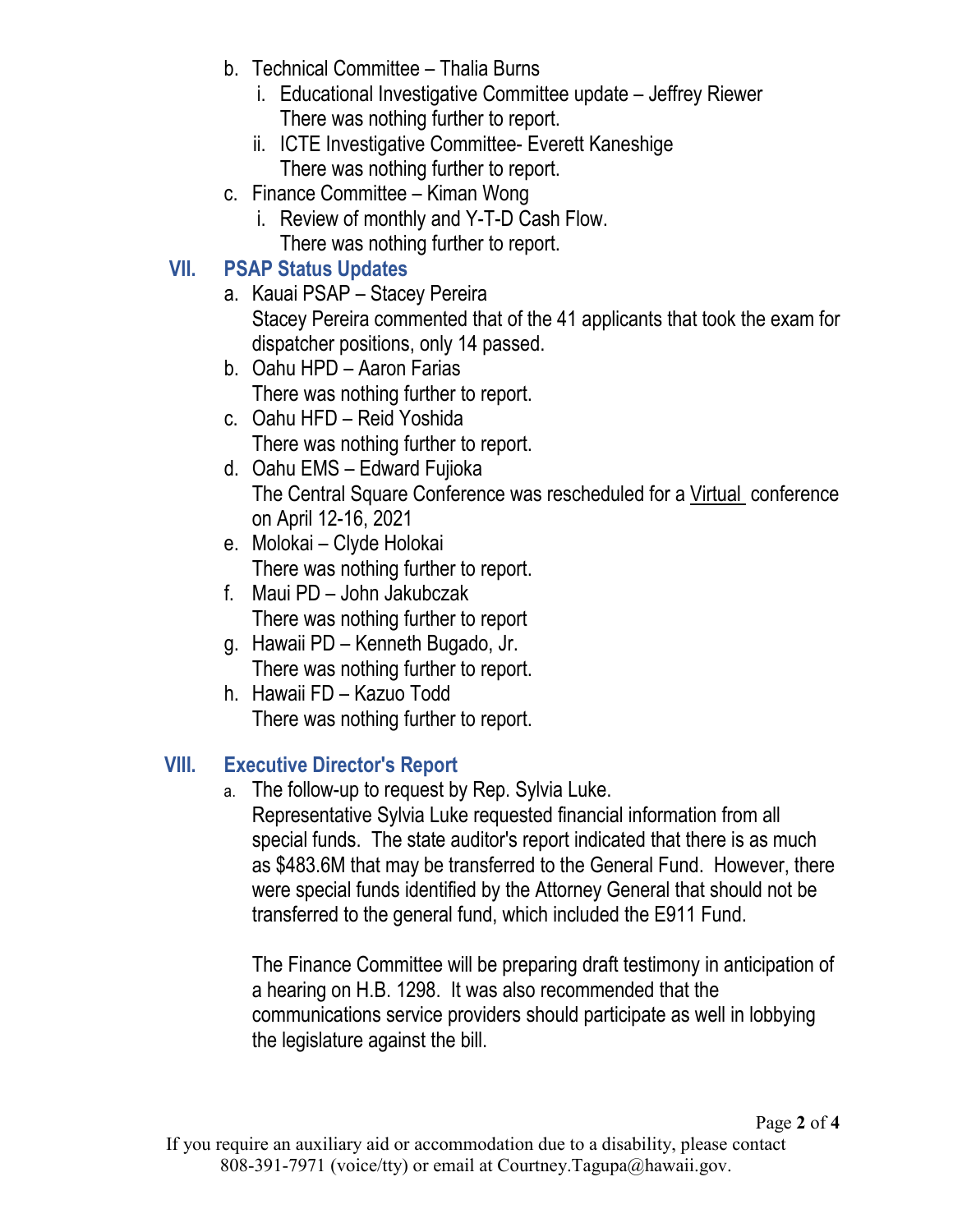The comptroller requested if the board would consider standardizing the term limits for all the board members with two four year terms for everyone rather than two year terms for the communications service providers. The board chose to differ the matter to a latter date.

### **IX. Items for Discussion, Consideration, and Action**

- a. 911 Timeline update
- b. FirstNet update Kenison Tejada Kenision sent out the ECC webinar recording that most people missed. ECCs imputs are considered a critical need. On Feb 18, FirstNet will provide an update. Everett Kaneshige will send a notice regarding the SWIC meeting. At date for the 5G meeting.
- c. Request funding approval for:
	- i. Dispatch Certifications for KPD \$5,000.
	- ii. Spillman CAD Data Conversion \$12,000.
	- iii. Additional PowerPhone cost for MPD \$4,149. Arnold motioned to approve funding. Mark seconded.

# **X. Announcements**

### **a. Future Virtual meeting dates (9 am – 12:00 pm).**

- i. Thursday, February 11, 2021 (Combined meetings)
- ii. Thursday, March 11, 2021 (Combined meetings)
- iii. Thursday, April 8, 2021 (Combined meetings)
- iv. Thursday, May 13, 2021 (Combined meetings)
- v. Thursday, June 10, 2021 (Combined meetings)
- vi. Thursday, July 8, 2021 (Combined meetings)

# b. **Future Conference Dates (3 months of advanced approval required**):

- i. Central Square VIRTUAL Conference, April 12-16, 2021.
- ii. Hexagon Conference, June 15-18, 2021, Las Vegas.
- iii. NENA Conference, June 26-July 1, 2021, Columbus, OH.
- iv. APCO 2021, August 15-18, San Antonio, TX.

### **c. Others**

Kiman Wong inquired about vaccinations for the PSAPs. Kauai, HPD, EMS, and Maui responded that they were given the opportunity to receive the vaccinations; however, it was kept voluntary for all.

#### **XI. Open Forum: Public comment on issues not on the agenda for consideration for the next meeting's board agenda.** No one came forward to testify.

### **XII. Adjournment.**